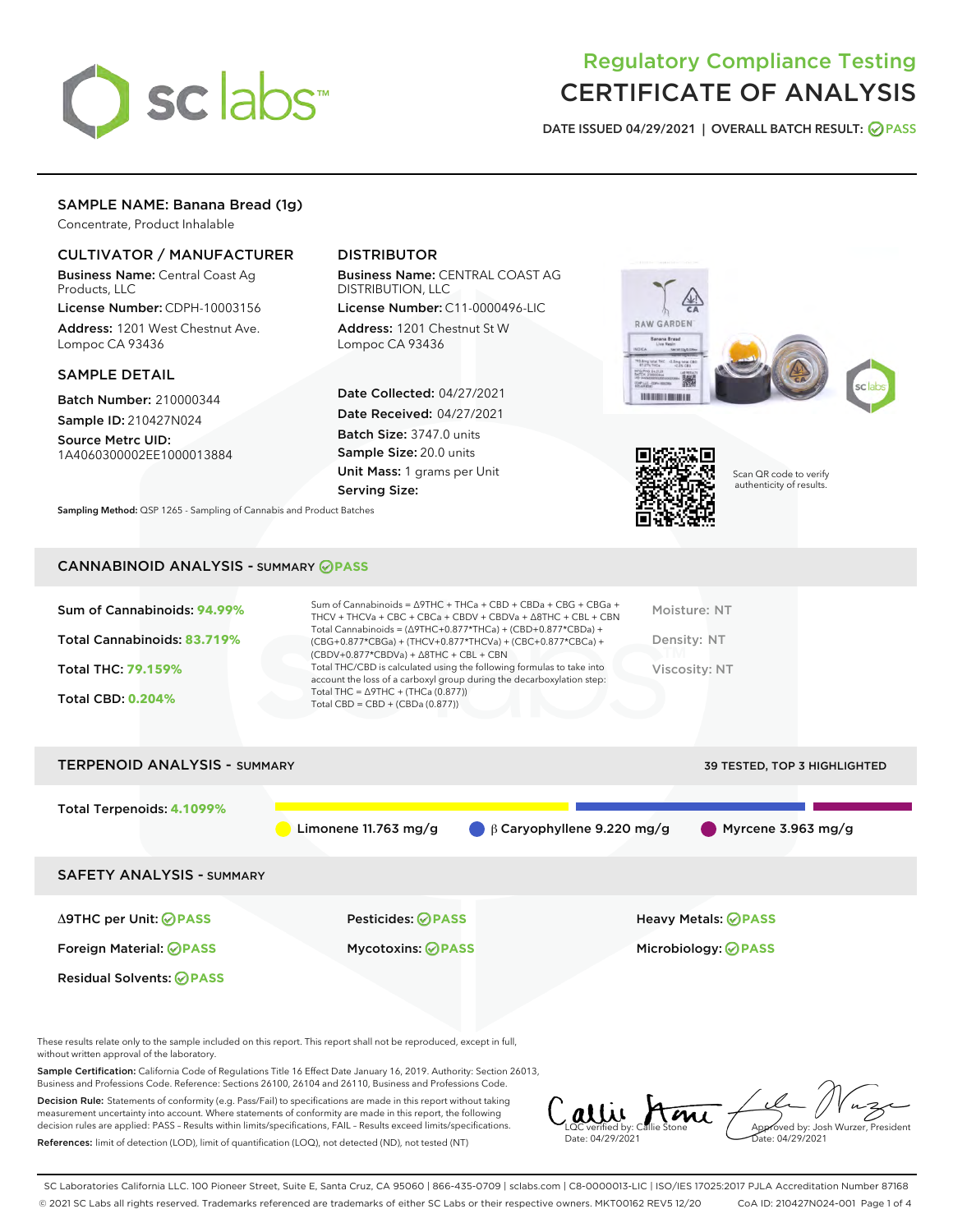



BANANA BREAD (1G) | DATE ISSUED 04/29/2021 | OVERALL BATCH RESULT: @ PASS

## CANNABINOID TEST RESULTS - 04/29/2021 2 PASS

Tested by high-performance liquid chromatography with diode-array detection (HPLC-DAD). **Method:** QSP 1157 - Analysis of Cannabinoids by HPLC-DAD

TOTAL CANNABINOIDS: **83.719%**

Total Cannabinoids (Total THC) + (Total CBD) + (Total CBG) + (Total THCV) + (Total CBC) + (Total CBDV) + ∆8THC + CBL + CBN

TOTAL THC: **79.159%** Total THC (∆9THC+0.877\*THCa)

TOTAL CBD: **0.204%**

Total CBD (CBD+0.877\*CBDa)

TOTAL CBG: 3.37% Total CBG (CBG+0.877\*CBGa)

TOTAL THCV: 0.513% Total THCV (THCV+0.877\*THCVa)

TOTAL CBC: 0.473% Total CBC (CBC+0.877\*CBCa)

TOTAL CBDV: ND Total CBDV (CBDV+0.877\*CBDVa)

| <b>COMPOUND</b> | LOD/LOQ<br>(mg/g)          | <b>MEASUREMENT</b><br><b>UNCERTAINTY</b><br>(mg/g) | <b>RESULT</b><br>(mg/g) | <b>RESULT</b><br>(%) |
|-----------------|----------------------------|----------------------------------------------------|-------------------------|----------------------|
| <b>THCa</b>     | 0.05/0.14                  | ±22.366                                            | 870.27                  | 87.027               |
| <b>CBGa</b>     | 0.1 / 0.2                  | ±1.70                                              | 32.6                    | 3.26                 |
| <b>A9THC</b>    | 0.06 / 0.26                | ±0.976                                             | 28.36                   | 2.836                |
| <b>THCVa</b>    | 0.07 / 0.20                | ±0.279                                             | 5.85                    | 0.585                |
| <b>CBCa</b>     | 0.07/0.28                  | ±0.264                                             | 5.39                    | 0.539                |
| <b>CBG</b>      | 0.06/0.19                  | ±0.201                                             | 5.10                    | 0.510                |
| <b>CBDa</b>     | 0.02/0.19                  | ±0.068                                             | 2.33                    | 0.233                |
| A8THC           | 0.1/0.4                    | N/A                                                | <b>ND</b>               | <b>ND</b>            |
| <b>THCV</b>     | 0.1/0.2                    | N/A                                                | <b>ND</b>               | <b>ND</b>            |
| <b>CBD</b>      | 0.07/0.29                  | N/A                                                | <b>ND</b>               | <b>ND</b>            |
| <b>CBDV</b>     | 0.04/0.15                  | N/A                                                | <b>ND</b>               | <b>ND</b>            |
| <b>CBDVa</b>    | 0.03/0.53                  | N/A                                                | <b>ND</b>               | <b>ND</b>            |
| <b>CBL</b>      | 0.06 / 0.24                | N/A                                                | <b>ND</b>               | <b>ND</b>            |
| <b>CBN</b>      | 0.1 / 0.3                  | N/A                                                | <b>ND</b>               | <b>ND</b>            |
| <b>CBC</b>      | 0.2 / 0.5                  | N/A                                                | <b>ND</b>               | <b>ND</b>            |
|                 | <b>SUM OF CANNABINOIDS</b> |                                                    | 949.90 mg/g             | 94.99%               |

#### **UNIT MASS: 1 grams per Unit**

| ∆9THC per Unit                         | 1120 per-package limit     | <b>PASS</b><br>28.36 mg/unit |  |
|----------------------------------------|----------------------------|------------------------------|--|
| <b>Total THC per Unit</b>              |                            | 791.59 mg/unit               |  |
| <b>CBD per Unit</b>                    |                            | <b>ND</b>                    |  |
| <b>Total CBD per Unit</b>              |                            | $2.04$ mg/unit               |  |
| <b>Sum of Cannabinoids</b><br>per Unit |                            | 949.90 mg/unit               |  |
| <b>Total Cannabinoids</b><br>per Unit  |                            | 837.19 mg/unit               |  |
| <b>MOISTURE TEST RESULT</b>            | <b>DENSITY TEST RESULT</b> | <b>VISCOSITY TEST RESULT</b> |  |

**MOISTURE TEST RESULT**

Not Tested

Not Tested

Not Tested

## TERPENOID TEST RESULTS - 04/29/2021

Terpene analysis utilizing gas chromatography-flame ionization detection (GC-FID). **Method:** QSP 1192 - Analysis of Terpenoids by GC-FID

| <b>COMPOUND</b>         | LOD/LOQ<br>(mg/g) | <b>MEASUREMENT</b><br><b>UNCERTAINTY</b><br>(mg/g) | <b>RESULT</b><br>(mg/g)                         | <b>RESULT</b><br>(%) |
|-------------------------|-------------------|----------------------------------------------------|-------------------------------------------------|----------------------|
| Limonene                | 0.005 / 0.016     | ±0.1682                                            | 11.763                                          | 1.1763               |
| $\beta$ Caryophyllene   | 0.004 / 0.012     | ±0.3282                                            | 9.220                                           | 0.9220               |
| <b>Myrcene</b>          | 0.008 / 0.025     | ±0.0511                                            | 3.963                                           | 0.3963               |
| $\alpha$ Humulene       | 0.009 / 0.029     | ±0.1083                                            | 3.373                                           | 0.3373               |
| Terpinolene             | 0.008 / 0.026     | ±0.0502                                            | 2.448                                           | 0.2448               |
| trans-ß-Farnesene       | 0.008 / 0.025     | ±0.0522                                            | 1.471                                           | 0.1471               |
| $\beta$ Pinene          | 0.004 / 0.014     | ±0.0165                                            | 1.437                                           | 0.1437               |
| Ocimene                 | 0.011 / 0.038     | ±0.0396                                            | 1.233                                           | 0.1233               |
| <b>Terpineol</b>        | 0.016 / 0.055     | ±0.0710                                            | 1.157                                           | 0.1157               |
| Fenchol                 | 0.010 / 0.034     | ±0.0406                                            | 1.050                                           | 0.1050               |
| $\alpha$ Pinene         | 0.005 / 0.017     | ±0.0090                                            | 1.048                                           | 0.1048               |
| Linalool                | 0.009 / 0.032     | ±0.0395                                            | 1.039                                           | 0.1039               |
| Guaiol                  | 0.009 / 0.030     | ±0.0167                                            | 0.353                                           | 0.0353               |
| $\alpha$ Bisabolol      | 0.008 / 0.026     | ±0.0147                                            | 0.275                                           | 0.0275               |
| <b>Borneol</b>          | 0.005 / 0.016     | ±0.0102                                            | 0.243                                           | 0.0243               |
| Nerolidol               | 0.009 / 0.028     | ±0.0146                                            | 0.232                                           | 0.0232               |
| Caryophyllene<br>Oxide  | 0.010 / 0.033     | ±0.0082                                            | 0.178                                           | 0.0178               |
| Camphene                | 0.005 / 0.015     | ±0.0020                                            | 0.172                                           | 0.0172               |
| Fenchone                | 0.009 / 0.028     | ±0.0037                                            | 0.126                                           | 0.0126               |
| $\alpha$ Phellandrene   | 0.006 / 0.020     | ±0.0008                                            | 0.056                                           | 0.0056               |
| $\gamma$ Terpinene      | 0.006 / 0.018     | ±0.0010                                            | 0.055                                           | 0.0055               |
| $\alpha$ Terpinene      | 0.005 / 0.017     | ±0.0008                                            | 0.054                                           | 0.0054               |
| Sabinene Hydrate        | 0.006 / 0.022     | ±0.0019                                            | 0.050                                           | 0.0050               |
| 3 Carene                | 0.005 / 0.018     | ±0.0006                                            | 0.039                                           | 0.0039               |
| <b>Geranyl Acetate</b>  | 0.004 / 0.014     | ±0.0012                                            | 0.029                                           | 0.0029               |
| Citronellol             | 0.003 / 0.010     | ±0.0009                                            | 0.018                                           | 0.0018               |
| Sabinene                | 0.004/0.014       | ±0.0002                                            | 0.017                                           | 0.0017               |
| Nerol                   | 0.003 / 0.011     | N/A                                                | <loq< th=""><th><loq< th=""></loq<></th></loq<> | <loq< th=""></loq<>  |
| p-Cymene                | 0.005 / 0.016     | N/A                                                | ND                                              | ND                   |
| Eucalyptol              | 0.006 / 0.018     | N/A                                                | <b>ND</b>                                       | <b>ND</b>            |
| (-)-Isopulegol          | 0.005 / 0.016     | N/A                                                | ND                                              | ND                   |
| Camphor                 | 0.006 / 0.019     | N/A                                                | ND                                              | ND                   |
| Isoborneol              | 0.004 / 0.012     | N/A                                                | ND                                              | <b>ND</b>            |
| Menthol                 | 0.008 / 0.025     | N/A                                                | ND                                              | ND                   |
| R-(+)-Pulegone          | 0.003 / 0.011     | N/A                                                | ND                                              | ND                   |
| Geraniol                | 0.002 / 0.007     | N/A                                                | ND                                              | ND                   |
| $\alpha$ Cedrene        | 0.005 / 0.016     | N/A                                                | <b>ND</b>                                       | <b>ND</b>            |
| Valencene               | 0.009 / 0.030     | N/A                                                | ND                                              | ND                   |
| Cedrol                  | 0.008 / 0.027     | N/A                                                | ND                                              | ND                   |
| <b>TOTAL TERPENOIDS</b> |                   |                                                    | 41.099 mg/g                                     | 4.1099%              |

SC Laboratories California LLC. 100 Pioneer Street, Suite E, Santa Cruz, CA 95060 | 866-435-0709 | sclabs.com | C8-0000013-LIC | ISO/IES 17025:2017 PJLA Accreditation Number 87168 © 2021 SC Labs all rights reserved. Trademarks referenced are trademarks of either SC Labs or their respective owners. MKT00162 REV5 12/20 CoA ID: 210427N024-001 Page 2 of 4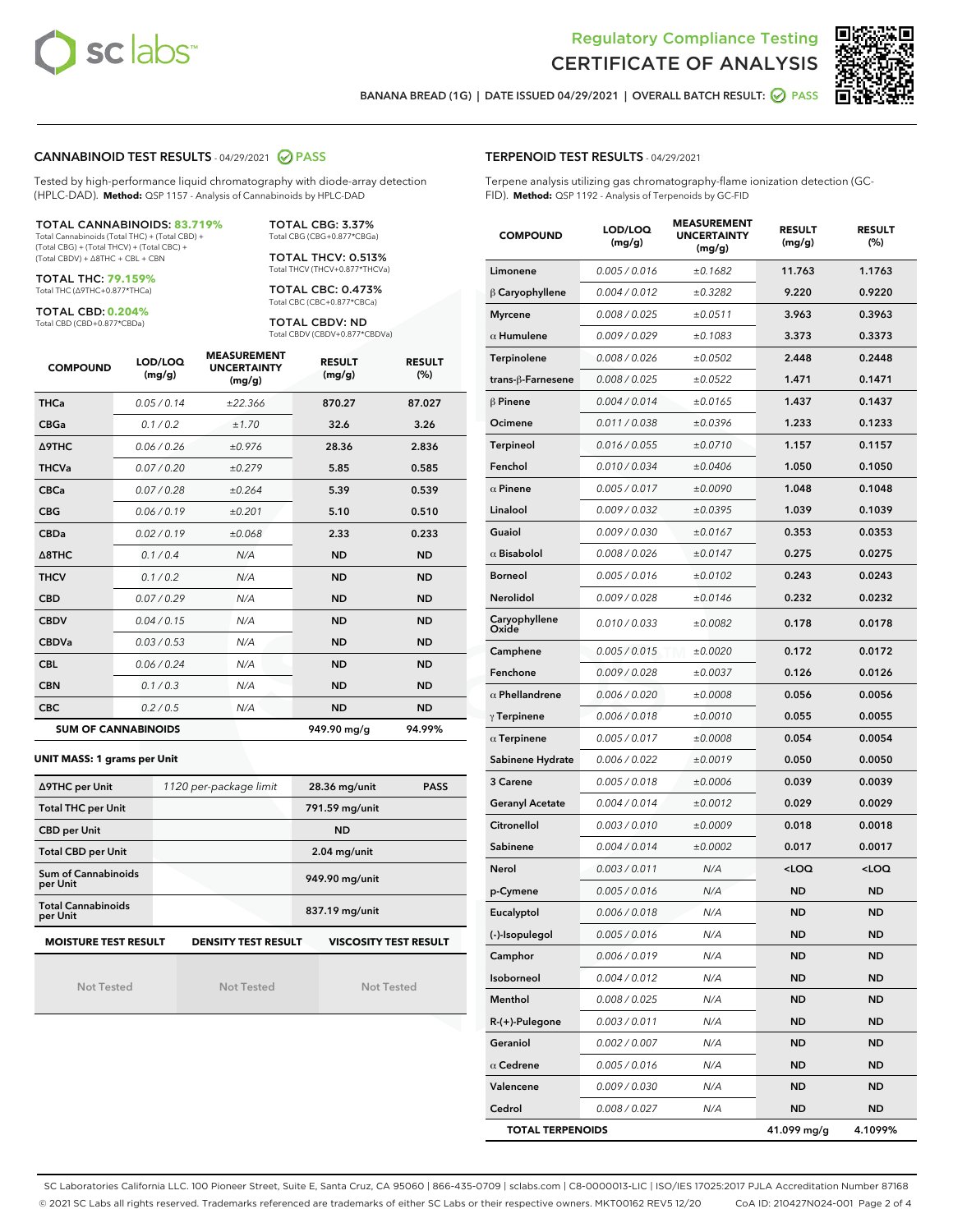



BANANA BREAD (1G) | DATE ISSUED 04/29/2021 | OVERALL BATCH RESULT:  $\bigcirc$  PASS

## CATEGORY 1 PESTICIDE TEST RESULTS - 04/29/2021 2 PASS

Pesticide and plant growth regulator analysis utilizing high-performance liquid chromatography-mass spectrometry (HPLC-MS) or gas chromatography-mass spectrometry (GC-MS). \*GC-MS utilized where indicated. **Method:** QSP 1212 - Analysis of Pesticides and Mycotoxins by LC-MS or QSP 1213 - Analysis of Pesticides by GC-MS

| <b>COMPOUND</b>             | LOD/LOQ<br>$(\mu g/g)$ | <b>ACTION</b><br><b>LIMIT</b><br>$(\mu g/g)$ | <b>MEASUREMENT</b><br><b>UNCERTAINTY</b><br>$(\mu g/g)$ | <b>RESULT</b><br>$(\mu g/g)$ | <b>RESULT</b> |
|-----------------------------|------------------------|----------------------------------------------|---------------------------------------------------------|------------------------------|---------------|
| Aldicarb                    | 0.03 / 0.08            | $\ge$ LOD                                    | N/A                                                     | <b>ND</b>                    | <b>PASS</b>   |
| Carbofuran                  | 0.02/0.05              | $\ge$ LOD                                    | N/A                                                     | <b>ND</b>                    | <b>PASS</b>   |
| Chlordane*                  | 0.03 / 0.08            | $>$ LOD                                      | N/A                                                     | <b>ND</b>                    | <b>PASS</b>   |
| Chlorfenapyr*               | 0.03/0.10              | $>$ LOD                                      | N/A                                                     | <b>ND</b>                    | <b>PASS</b>   |
| Chlorpyrifos                | 0.02 / 0.06            | $\ge$ LOD                                    | N/A                                                     | <b>ND</b>                    | <b>PASS</b>   |
| Coumaphos                   | 0.02 / 0.07            | $\ge$ LOD                                    | N/A                                                     | <b>ND</b>                    | <b>PASS</b>   |
| Daminozide                  | 0.02 / 0.07            | $\ge$ LOD                                    | N/A                                                     | <b>ND</b>                    | <b>PASS</b>   |
| <b>DDVP</b><br>(Dichlorvos) | 0.03/0.09              | $\ge$ LOD                                    | N/A                                                     | <b>ND</b>                    | <b>PASS</b>   |
| Dimethoate                  | 0.03 / 0.08            | $\ge$ LOD                                    | N/A                                                     | <b>ND</b>                    | <b>PASS</b>   |
| Ethoprop(hos)               | 0.03/0.10              | $>$ LOD                                      | N/A                                                     | <b>ND</b>                    | <b>PASS</b>   |
| Etofenprox                  | 0.02 / 0.06            | $\ge$ LOD                                    | N/A                                                     | <b>ND</b>                    | <b>PASS</b>   |
| Fenoxycarb                  | 0.03 / 0.08            | $\ge$ LOD                                    | N/A                                                     | <b>ND</b>                    | <b>PASS</b>   |
| Fipronil                    | 0.03 / 0.08            | $\ge$ LOD                                    | N/A                                                     | <b>ND</b>                    | <b>PASS</b>   |
| Imazalil                    | 0.02 / 0.06            | $>$ LOD                                      | N/A                                                     | <b>ND</b>                    | <b>PASS</b>   |
| Methiocarb                  | 0.02 / 0.07            | $\ge$ LOD                                    | N/A                                                     | <b>ND</b>                    | <b>PASS</b>   |
| Methyl<br>parathion         | 0.03/0.10              | $\ge$ LOD                                    | N/A                                                     | <b>ND</b>                    | <b>PASS</b>   |
| <b>Mevinphos</b>            | 0.03/0.09              | $\ge$ LOD                                    | N/A                                                     | <b>ND</b>                    | <b>PASS</b>   |
| Paclobutrazol               | 0.02 / 0.05            | $\ge$ LOD                                    | N/A                                                     | <b>ND</b>                    | <b>PASS</b>   |
| Propoxur                    | 0.03/0.09              | $\ge$ LOD                                    | N/A                                                     | <b>ND</b>                    | <b>PASS</b>   |
| Spiroxamine                 | 0.03 / 0.08            | $\ge$ LOD                                    | N/A                                                     | <b>ND</b>                    | <b>PASS</b>   |
| Thiacloprid                 | 0.03/0.10              | $\ge$ LOD                                    | N/A                                                     | <b>ND</b>                    | <b>PASS</b>   |

#### CATEGORY 2 PESTICIDE TEST RESULTS - 04/29/2021 @ PASS

| <b>COMPOUND</b>          | LOD/LOO<br>$(\mu g/g)$ | <b>ACTION</b><br>LIMIT<br>$(\mu g/g)$ | <b>MEASUREMENT</b><br><b>UNCERTAINTY</b><br>$(\mu g/g)$ | <b>RESULT</b><br>$(\mu g/g)$ | <b>RESULT</b> |  |
|--------------------------|------------------------|---------------------------------------|---------------------------------------------------------|------------------------------|---------------|--|
| Abamectin                | 0.03/0.10              | 0.1                                   | N/A                                                     | <b>ND</b>                    | <b>PASS</b>   |  |
| Acephate                 | 0.02/0.07              | 0.1                                   | N/A                                                     | <b>ND</b>                    | <b>PASS</b>   |  |
| Acequinocyl              | 0.02/0.07              | 0.1                                   | N/A                                                     | <b>ND</b>                    | <b>PASS</b>   |  |
| Acetamiprid              | 0.02 / 0.05            | 0.1                                   | N/A                                                     | <b>ND</b>                    | <b>PASS</b>   |  |
| Azoxystrobin             | 0.02/0.07              | 0.1                                   | N/A                                                     | <b>ND</b>                    | <b>PASS</b>   |  |
| <b>Bifenazate</b>        | 0.01 / 0.04            | 0.1                                   | N/A                                                     | <b>ND</b>                    | <b>PASS</b>   |  |
| <b>Bifenthrin</b>        | 0.02 / 0.05            | 3                                     | N/A                                                     | <b>ND</b>                    | <b>PASS</b>   |  |
| <b>Boscalid</b>          | 0.03/0.09              | 0.1                                   | N/A                                                     | <b>ND</b>                    | <b>PASS</b>   |  |
| Captan                   | 0.19/0.57              | 0.7                                   | N/A                                                     | <b>ND</b>                    | <b>PASS</b>   |  |
| Carbaryl                 | 0.02/0.06              | 0.5                                   | N/A                                                     | <b>ND</b>                    | <b>PASS</b>   |  |
| Chlorantranilip-<br>role | 0.04/0.12              | 10                                    | N/A                                                     | <b>ND</b>                    | <b>PASS</b>   |  |
| Clofentezine             | 0.03/0.09              | 0.1                                   | N/A                                                     | <b>ND</b>                    | <b>PASS</b>   |  |

|  | <b>CATEGORY 2 PESTICIDE TEST RESULTS</b> - 04/29/2021 continued |  |
|--|-----------------------------------------------------------------|--|
|--|-----------------------------------------------------------------|--|

| <b>COMPOUND</b>               | LOD/LOQ<br>$(\mu g/g)$ | <b>ACTION</b><br><b>LIMIT</b><br>$(\mu g/g)$ | <b>MEASUREMENT</b><br><b>UNCERTAINTY</b><br>$(\mu g/g)$ | <b>RESULT</b><br>(µg/g) | <b>RESULT</b> |
|-------------------------------|------------------------|----------------------------------------------|---------------------------------------------------------|-------------------------|---------------|
| Cyfluthrin                    | 0.12 / 0.38            | $\overline{2}$                               | N/A                                                     | <b>ND</b>               | <b>PASS</b>   |
| Cypermethrin                  | 0.11 / 0.32            | 1                                            | N/A                                                     | <b>ND</b>               | <b>PASS</b>   |
| <b>Diazinon</b>               | 0.02 / 0.05            | 0.1                                          | N/A                                                     | ND                      | <b>PASS</b>   |
| Dimethomorph                  | 0.03 / 0.09            | 2                                            | N/A                                                     | <b>ND</b>               | <b>PASS</b>   |
| Etoxazole                     | 0.02 / 0.06            | 0.1                                          | N/A                                                     | ND                      | <b>PASS</b>   |
| Fenhexamid                    | 0.03 / 0.09            | 0.1                                          | N/A                                                     | ND                      | <b>PASS</b>   |
| Fenpyroximate                 | 0.02 / 0.06            | 0.1                                          | N/A                                                     | <b>ND</b>               | <b>PASS</b>   |
| Flonicamid                    | 0.03 / 0.10            | 0.1                                          | N/A                                                     | ND                      | <b>PASS</b>   |
| Fludioxonil                   | 0.03 / 0.10            | 0.1                                          | N/A                                                     | ND                      | PASS          |
| Hexythiazox                   | 0.02 / 0.07            | 0.1                                          | N/A                                                     | <b>ND</b>               | <b>PASS</b>   |
| Imidacloprid                  | 0.04 / 0.11            | 5                                            | N/A                                                     | <b>ND</b>               | <b>PASS</b>   |
| Kresoxim-methyl               | 0.02 / 0.07            | 0.1                                          | N/A                                                     | ND                      | <b>PASS</b>   |
| Malathion                     | 0.03 / 0.09            | 0.5                                          | N/A                                                     | <b>ND</b>               | <b>PASS</b>   |
| Metalaxyl                     | 0.02 / 0.07            | $\overline{c}$                               | N/A                                                     | ND                      | <b>PASS</b>   |
| Methomyl                      | 0.03 / 0.10            | $\mathcal{I}$                                | N/A                                                     | ND                      | PASS          |
| Myclobutanil                  | 0.03 / 0.09            | 0.1                                          | N/A                                                     | <b>ND</b>               | <b>PASS</b>   |
| Naled                         | 0.02 / 0.07            | 0.1                                          | N/A                                                     | <b>ND</b>               | <b>PASS</b>   |
| Oxamyl                        | 0.04 / 0.11            | 0.5                                          | N/A                                                     | ND                      | <b>PASS</b>   |
| Pentachloronitro-<br>benzene* | 0.03 / 0.09            | 0.1                                          | N/A                                                     | ND                      | <b>PASS</b>   |
| Permethrin                    | 0.04 / 0.12            | 0.5                                          | N/A                                                     | <b>ND</b>               | <b>PASS</b>   |
| Phosmet                       | 0.03 / 0.10            | 0.1                                          | N/A                                                     | <b>ND</b>               | <b>PASS</b>   |
| Piperonylbu-<br>toxide        | 0.02 / 0.07            | 3                                            | N/A                                                     | <b>ND</b>               | <b>PASS</b>   |
| Prallethrin                   | 0.03 / 0.08            | 0.1                                          | N/A                                                     | <b>ND</b>               | <b>PASS</b>   |
| Propiconazole                 | 0.02 / 0.07            | 0.1                                          | N/A                                                     | <b>ND</b>               | <b>PASS</b>   |
| Pyrethrins                    | 0.04 / 0.12            | 0.5                                          | N/A                                                     | ND                      | <b>PASS</b>   |
| Pyridaben                     | 0.02 / 0.07            | 0.1                                          | N/A                                                     | <b>ND</b>               | <b>PASS</b>   |
| Spinetoram                    | 0.02 / 0.07            | 0.1                                          | N/A                                                     | ND                      | <b>PASS</b>   |
| Spinosad                      | 0.02 / 0.07            | 0.1                                          | N/A                                                     | ND                      | PASS          |
| Spiromesifen                  | 0.02 / 0.05            | 0.1                                          | N/A                                                     | <b>ND</b>               | <b>PASS</b>   |
| Spirotetramat                 | 0.02 / 0.06            | 0.1                                          | N/A                                                     | <b>ND</b>               | <b>PASS</b>   |
| Tebuconazole                  | 0.02 / 0.07            | 0.1                                          | N/A                                                     | ND                      | <b>PASS</b>   |
| Thiamethoxam                  | 0.03 / 0.10            | 5                                            | N/A                                                     | <b>ND</b>               | <b>PASS</b>   |
| Trifloxystrobin               | 0.03 / 0.08            | 0.1                                          | N/A                                                     | <b>ND</b>               | <b>PASS</b>   |

SC Laboratories California LLC. 100 Pioneer Street, Suite E, Santa Cruz, CA 95060 | 866-435-0709 | sclabs.com | C8-0000013-LIC | ISO/IES 17025:2017 PJLA Accreditation Number 87168 © 2021 SC Labs all rights reserved. Trademarks referenced are trademarks of either SC Labs or their respective owners. MKT00162 REV5 12/20 CoA ID: 210427N024-001 Page 3 of 4